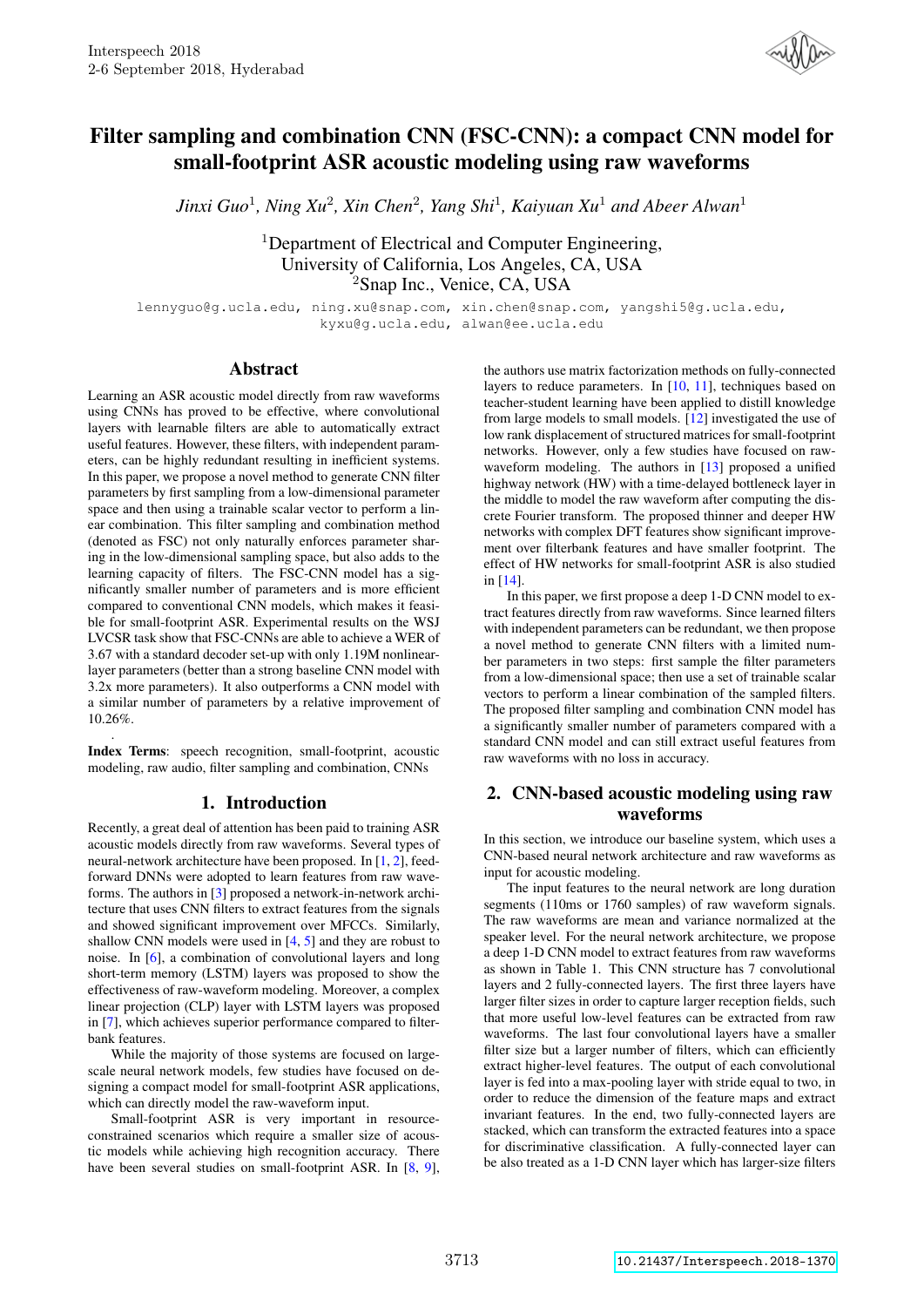Table 1: *Proposed 1-D CNN structure (the last column shows the number of parameters for each layer).*

| Laver | <b>Filter size</b> | #filters | #para |
|-------|--------------------|----------|-------|
| conv1 | 32                 | 32       | 1 K   |
| conv2 | 32                 | 64       | 65K   |
| conv3 | 16                 | 128      | 131K  |
| conv4 | 8                  | 128      | 131K  |
| conv5 | 8                  | 256      | 262K  |
| conv6 | 8                  | 512      | 1M    |
| conv7 | 4                  | 512      | 1M    |
| fc1   | 2048               | 512      | 1M    |
| fc2   | 512                | 512      | 262K  |



Figure 1: *Filters learned from each conv layer. Each row represents a layer and 6 different filters from that layer are shown.*

with depths equal to one.

In this paper, since we are aiming at designing compact and efficient neural network models for ASR, the parameters of the baseline CNN model are highly optimized and well designed. The total number of nonlinear-layer parameters of the baseline CNN is around 3.84M.

# 3. Filter sampling and combination CNN

In the following subsections, we will first show the learned filters from raw audio features and their redundancy using the proposed CNN model defined in the previous section, and then we will introduce our proposed filter sampling and combination method in detail.



Figure 2: *Widthwise filter sampling in space* Φ*.*



Figure 3: *Depthwise filter sampling in space* Φ*.*

## 3.1. Filters learned from raw audio

The proposed 1-D CNN model uses independent filters to learn representations from the input. In order to investigate the relationship between the filters, we plot the filters that are learned from convolutional layers in Figure 1. We select 6 onedimensional filters from each layer. From the figure, we can observe that the learned filters in the same layer are redundant. Many of the filters have similar shapes but different ranges. This motivates us to use fewer parameters to represent the filters and still keep their learning ability. Therefore, in this paper, we propose a novel filter generation method, which first samples the filter parameters from a low dimensional space of parameters, and then uses a set of trainable scaler vectors to perform a linear combination. By doing filter sampling and combination, we are able to get various filters which share weights in a hidden low-dimensional space. The technique can also alleviate overfitting problems by introducing a smoother loss function, which is modeled with fewer parameters.

#### 3.2. Filter sampling

We introduced the idea of weight sampling in [15], which efficiently reuses the weights among filters. In this paper, we apply the filter sampling step in a similar way.

For a given convolutional layer, the width of a filter is defined as the filter size of each 1-D filter, and the depth of a filter equals the number of feature maps outputted from the previous layer. Let  $L$  denote the filter width and  $M$  denote the filter depth.

For each convolutional layer, all filters are sampled from a low dimensional filter-sampling space Φ as illustrated in Figure 2.  $\Phi$  is a two-dimensional space with width  $L_{\phi}$  and depth  $M_{\phi}$ .

To start, we set the depth of the sampling space  $M_{\phi}$  equal to the depth of filter  $M$  and only do the sampling along the width. We then use a sliding window with the same size  $L$  and depth  $M$  as the filters to do the sampling in  $\Phi$ , as shown in Figure 2. The stride (or the skipping step) of the sliding window is denoted as  $S$ . The smaller  $S$  is, the more parameter sharing among filters. Suppose that we sample  $N$  filters from  $\Phi$ , then the equation between the width of  $\Phi$  and the size and stride of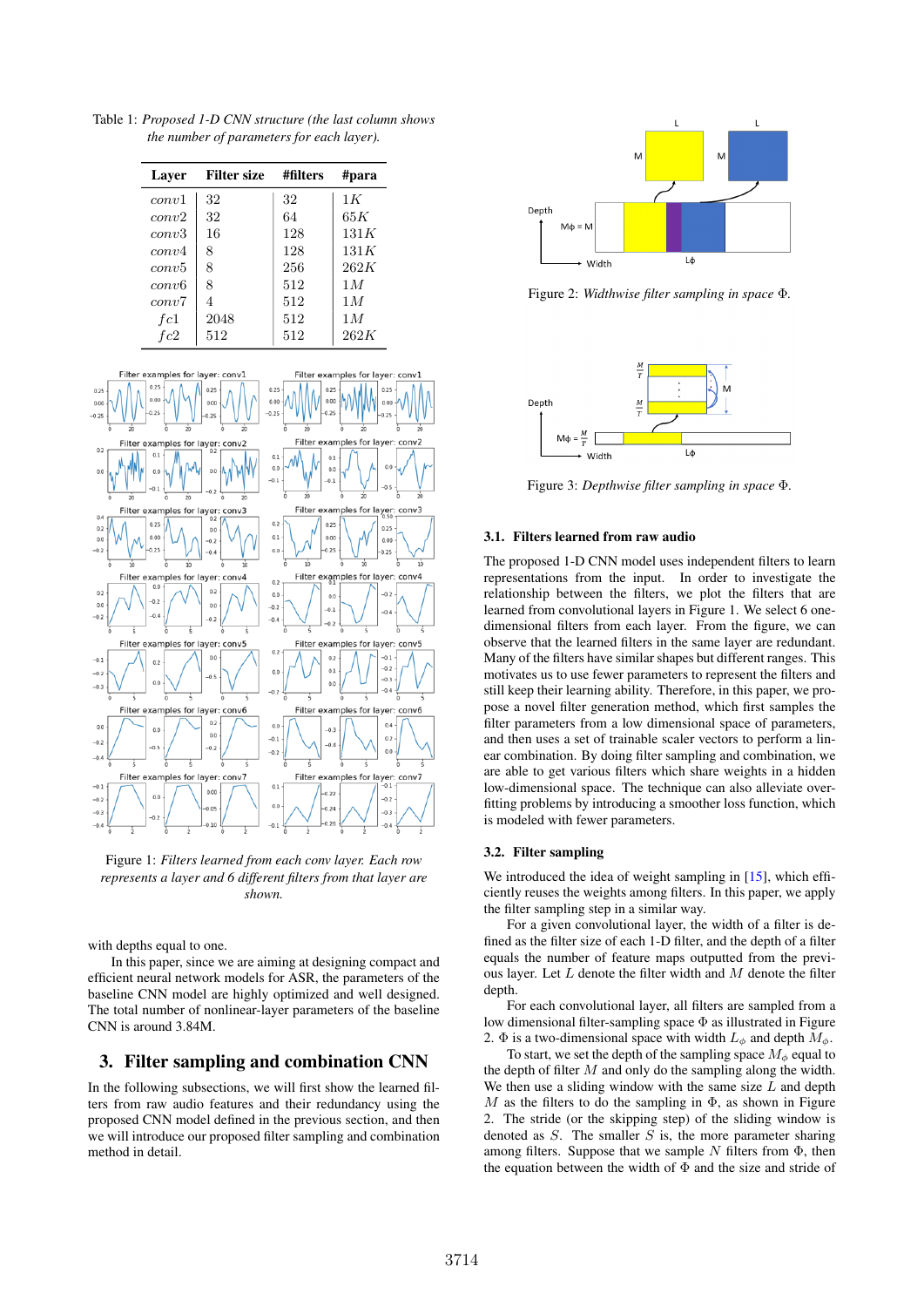the window is:

$$
L_{\phi} = NS + L - S. \tag{1}
$$

The filter sampling method ensures that each generated filter shares the weights with adjacent filters, such that the number of independent parameters is reduced significantly. The compression ratio for widthwise sampling is  $\frac{LN}{L_{\phi}} \approx \frac{L}{S}$ , given that  $N$  is much larger than  $L$ .

Besides the widthwise sampling, we can also perform depthwise sampling by repeating the sampling several times, as illustrated in Figure 3. We set the depth of sampling space  $M_{\phi}$  to be  $\frac{M}{T}$ , where T denotes the number of times sampling is repeated (i.e. reusing the same parameters) so that the compression ratio for depthwise sampling is  $\frac{M}{M_{\phi}} = T$ . Note that both widthwise and depthwise sampling can be applied simultaneously to generate filters.

## 3.3. Filter combination

Directly applying filter sampling can reduce the number of parameters significantly. However, simply tying the weights between adjacent filters will limit their learning ability. Therefore, in order to avoid tying parameters directly between filters, we introduce a set of trainable scaler vectors  $\alpha_i$  as in Eq.2, where  $i = 1, 2, ..., N$  and N is number of filters for a given layer. Each  $\alpha_i$  consists of M scalers  $\alpha_{ij}$ , where  $j = 1, 2, ..., M$ , and M is the depth of the filters. Let  $F_i$  denote the  $i_{th}$  generated filter from the filter sampling step as in Eq.2, where  $F_{ij}$  is a filter of size L in  $j_{th}$  depth of filter  $\overline{F}_i$ . Each  $\alpha_{ij}$  is multiplied to  $F_{ij}$ to generate a new set of filters  $\hat{F}_i$  as shown in Eq.2.

$$
\alpha_i = \begin{bmatrix} \alpha_{i1} \\ \alpha_{i2} \\ \vdots \\ \alpha_{iM} \end{bmatrix}, F_i = \begin{bmatrix} F_{i1} \\ F_{i2} \\ \vdots \\ F_{iM} \end{bmatrix}, \hat{F}_i = \begin{bmatrix} \alpha_{i1} F_{i1} \\ \alpha_{i2} F_{i2} \\ \vdots \\ \alpha_{i2} F_{iM} \end{bmatrix}
$$
(2)

The new filter  $\hat{F}_i$  can be interpreted as a linear combination of the original filter  $F_i$ , and the linear weights are all trainable and optimized based on the final loss of the neural network. The proposed filter combination method ensures that all the generated filters will now have unique parameters and they still naturally share the weights in the hidden sampling space Φ.

By adding a set of scaler vectors  $\alpha_i$ , we introduce  $M * N$ extra parameters for each layer. The motivation of adding  $\alpha_i$  is to ensure that each generated filter will have different parameters to model them, and the filters generated from the filter-sampling step only share the weights with a limited number of filters. Therefore, it is not necessary to use  $M*N$ independent parameters to represent  $\alpha_i$ , and instead we can tie the weights of  $\alpha_i$ , such that each generated filter has a unique combination of weights from  $\Phi$  and scalers from  $\alpha_i$ . Similar to the idea of weight sampling, we can tie the weights of either dimension  $M$  or  $N$ . If we do the widthwise filter sampling in the first step, we can tie the weights of  $\alpha_i$  along dimension  $N$  by a ratio of  $R_N$  (i.e. weights are repeated every  $\frac{N}{R_N}$ ); if depthwise filter sampling is conducted, the weights of  $\alpha_i$  can be tied along dimension M by a ratio of  $R_M$ . By applying weight tying, we can significantly reduce the number of parameters needed for the linear combination step.

The above weight sampling and combination method can be conveniently generalized from convolutional layers to fully connected layers. As mentioned in Section 2, for a fully-connected layer, since its input has a single channel, its weights can be treated as filters with depth one. Those filters have large filter sizes which equal to the size (vector dimension) of the input to that layer. Since the depth of the filters already equals to one, we can only perform widthwise filter sampling for fully-connected layers.

## 4. Evaluation setup

We conduct our experiments on 80 hours of speech data using the Wall Street Journal (WSJ) continuous speech corpus [16]. We use the standard configuration: si284 dataset for training, dev93 for validation and eval92 for testing. The Word Error Rates (WER) on eval92 are reported. We compare with filterbank and raw waveforms based systems. For filterbank feature based systems, we use 40-dim Mel-filterbank features normalized on a per-speaker level, which are then spliced by a context window of 11 frames (i.e.  $\pm$ 5). DNNs and CNNs with various sizes are compared. For raw waveforms based systems, in order to make fair comparison, we use 110ms raw waveforms as input, which covers the same context as Mel-filterbank features. The raw waveforms are also normalized on per-speaker level. For the raw waveforms baseline, we use the 1-D CNN structure as introduced in Section 2. The number of tied tri-phone states is 3362 and all the neural network systems are trained with the same alignment. No speaker adaptation is performed for any of the systems. All experiments in this paper are conducted using the Tensorflow neural network training toolkit [17] with the Kaldi decoder [18].

All the neural networks are trained using the Adam optimization strategy [19] with cross-entropy criterion. The networks are initialized with Gaussian random normal distributed weights with standard deviation equal to 0.01. The relu activation function is used for all layers. For each layer, before passing the tensors to the nonlinearity function, a batch normalization layer [20] is applied to normalize the tensors and speed up the convergence. The shuffling mechanism is applied on each epoch. All neural networks are trained from scratch. For decoding, we use Kaldi WSJ's default setup, which uses trigram language modeling and a large dictionary.

## 5. Experiments and results

## 5.1. Mel-filterbank features vs. Raw waveforms

In this section, we compare the performance of using Melfilterbank features and raw waveforms. For Mel-filterbank features, both DNNs and CNNs with various numbers of parameters are investigated. We also do a VTLN-based data augmentation technique to increase the data by 5 times for filterbank features. For raw waveform features, the proposed 1-D CNN model is used. Table 2 compares results of different setups. From the first two rows, we can observe that for Melfilterbank features, when decreasing the number of parameters from 17.6M to 3.86M, the performance degrades. Given a similar number of parameters as in rows 2, 3 and 5, 2-D CNNs perform better than DNNs for Mel-filterbank features. When using raw waveforms with the proposed 1-D CNN model, the WER decreases to 3.70, which is 22.6% relatively better than Melfilterbank with DNNs and 21.4% relatively better than Melfilterbank with CNNs. The proposed 1-D CNN model without any data augmentation also outperforms a 17.6M-parameter Mel-filterbank-based DNN model with data augmentation by relatively 8% as shown in the 4th row. The results indicate that the proposed 1-D CNN model with raw waveform as input is very efficient for acoustic modeling, and it is able to extract useful features automatically. Therefore, we will use the 1-D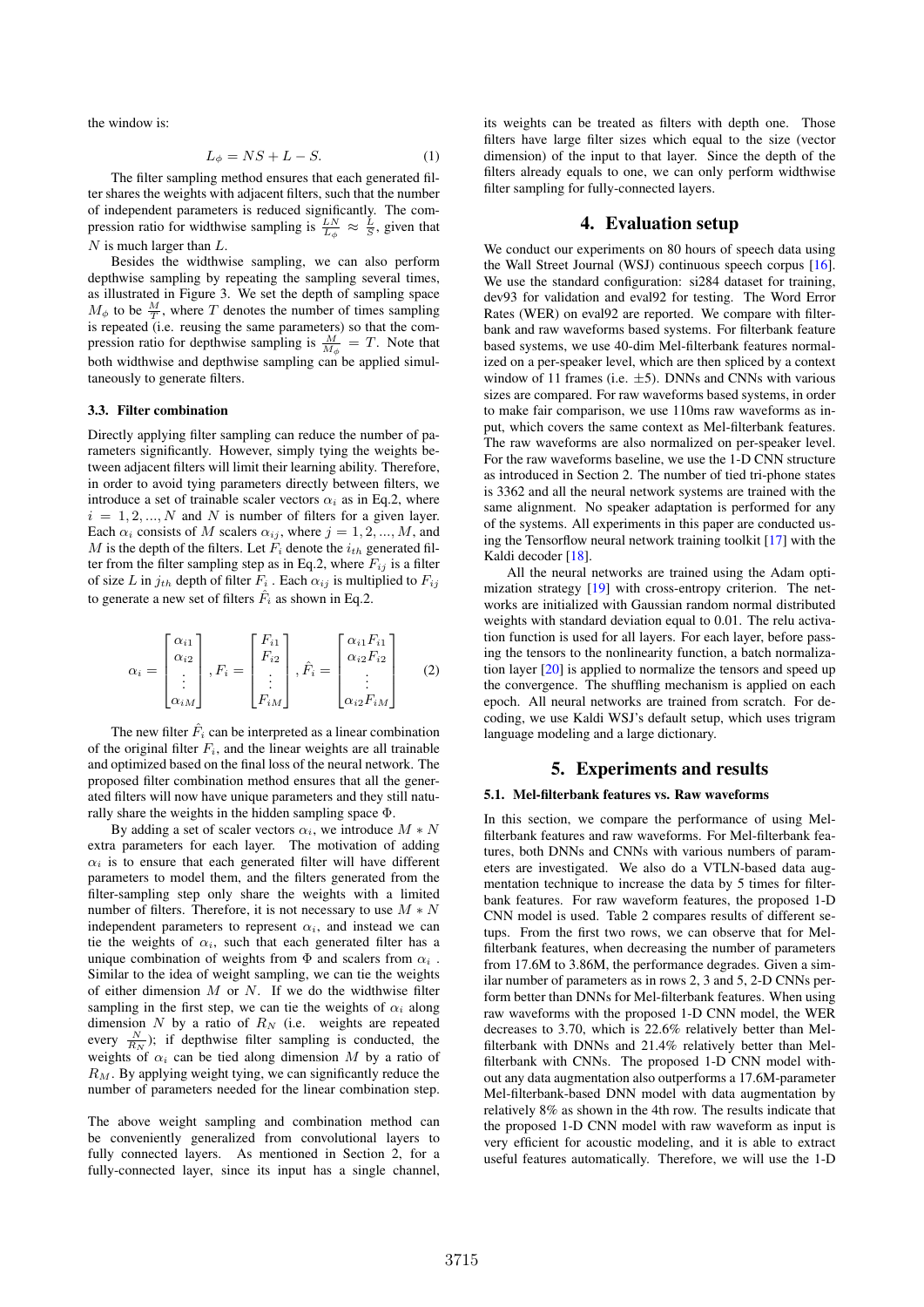CNN as our baseline system for the following subsections.

Table 2: *Baseline comparison: different features and nerual network structures.*

|   | Set-up                                           | WER  | #para |
|---|--------------------------------------------------|------|-------|
|   | Mel-fbank+5-layer DNN 2048                       | 4.55 | 17.6M |
| 2 | Mel-fbank+5-layer DNN 930                        | 4.78 | 3.86M |
| 3 | Mel-fbank+2-D CNN                                | 4.71 | 3.86M |
| 4 | Mel-fbank+5-layer DNN 2048<br>+data augmentation | 4.02 | 17.6M |
| 5 | raw waveform+1-D CNN                             | 3.70 | 3.84M |

## 5.2. Filter sampling

In this section, we first show ASR performance using the proposed CNN models with decreasing number of parameters in Table 3. We can observe that when the number of parameters decreases from 3.84M to 1.27M (from row 1-4) by reducing the number of filters in the convolutional layers or the hidden nodes in the fully-connected layers, the WERs increase significantly. This result indicates that the number of filters and hidden nodes are very important for this CNN model.

Then, we apply the filter sampling method (denoted as FS) introduced in Section 3.2 to the baseline CNN model. For convolutional layers, we apply filter sampling along either width (denoted as cw in row 5) or depth (denoted as cd in row 6), respectively. For fully-connected layers, we can only do the sampling along width (denotes as fw). Both convolutional and fully-connected layers are compressed with a ratio of 4 (denoted as cw/4, cd/4 and fw/4), and therefore the total number of parameters is reduced by a factor of 4, which is 0.96M. From Table 3, we can see that the performances of filter sampling CNNs (FS-CNNs) degrade compared with the baseline CNNs due to much fewer parameters. However, given similar WERs as in rows 3 and 5, FS-CNNs have only two thirds of the parameters of a standard CNN. Filter sampling along width or depth has comparable performance (compare the last two rows in Table 3).

Table 3: *Filter sampling results for raw waveform CNNs. '*c ∗ *' indicates that the convolutional layers have half the number of filters in each layer compared with the baseline CNN. 'cw' and 'cd' represent compressing the parameters in the convolution layers using widthwise and depthwise filter sampling, respectively. 'fw' represents performing widthwise filter sampling in the fully connected layers. '/4' means reducing the number of parameters by a factor of 4.*

|                | Set-up                  | WER  | #para |
|----------------|-------------------------|------|-------|
| 1              | $CNN: 7c + f512 - 512$  | 3.70 | 3.84M |
| $\mathfrak{D}$ | CNN2: 7c+f512-256       | 3.88 | 3.71M |
| 3              | $CNN3: 7c^* + f512-512$ | 4.00 | 1.41M |
| 4              | CNN4: $7c^*$ +f512-256  | 4.09 | 1.27M |
| 5              | $CNN+FS$ (cw/4, fw/4)   | 4.00 | 0.96M |
| 6              | $CNN+FS$ (cd/4, fw/4)   | 4.04 | 0.96M |

#### 5.3. Filter sampling and combination

From the previous section, we can notice that only using filter sampling will lead to performance degradation. One of the possible reasons is that tying weights between filters can limit their learning ability in extracting features. Therefore, in this section, we show the results when applying both filter sampling and combination in Table 4. Rows 4 and 8 show the effect of using both filter sampling and combination to generate CNN filters. Clearly, adding a linear combination step significantly improves the performance of the filter sampling CNNs. When performing widthwise sampling, FSC-CNNs improve the performance of FS-CNNs by 5.7%; when performing depthwise sampling, FSC-CNN outperforms FS-CNN by 4.5%. Hence, the improvement is more significant for widthwise sampling.

As mentioned in Section 3.3, we can significantly reduce the number of parameters of the linear combination step, by simply tying the weights of scaler vectors. In Table 4, results for compressing scaler-vector parameters by factors of 2 and 4 (denoted as /2 and /4) are shown in rows 5, 6, 9 and 10. We notice that by using less parameters for a linear combination, the FSC-CNN can achieve even better performance due to less over-fitting. When performing widthwise filter sampling and compressing the linear combination weights by a factor of 2, we achieve a WER of 3.67 with only 1.19M parameters, which is even better than the strong baseline CNN with x3.2 more parameters. When this best performing system is compared with the CNN4 model in 2nd row with a similar number of parameters, the WER decreases by 10.26%. When further reducing the number of parameters to 1.07M as in row 6, the WER increases to 3.81, which is only a small degradation.

Table 4: *Filter sampling and combination results for raw waveform CNNs. 'lin-MxN ' means doing linear combination using MxN different scalers.*

|    | Set-up                                | WER  | #para |
|----|---------------------------------------|------|-------|
| 1  | $CNN: 7c + f512 - 512$                | 3.70 | 3.84M |
| 2  | $CNN4:7c^*+f512-256$                  | 4.09 | 1.27M |
| 3  | $CNN+FS$ (cw/4, fw/4)                 | 4.00 | 0.96M |
| 4  | $CNN + FSC$ (cw/4, fw/4, lin-MxN)     | 3.77 | 1.41M |
| 5  | $CNN+FSC$ (cw/4, fw/4, lin- $MxN/2$ ) | 3.67 | 1.19M |
| 6  | $CNN + FSC$ (cw/4, fw/4, lin-MxN/4)   | 3.81 | 1.07M |
| 7  | $CNN+FS$ (cd/4, fw/4)                 | 4.04 | 0.96M |
| 8  | $CNN+FSC$ (cd/4, fw/4, lin-MxN)       | 3.86 | 1.41M |
| 9  | $CNN+FSC$ (cd/4, fw/4, lin- $M/2xN$ ) | 3.85 | 1.19M |
| 10 | $CNN+FSC$ (cd/4, fw/4, lin- $M/4xN$ ) | 3.86 | 1.07M |

## 6. Discussion

Theoretically, the proposed FSC-CNN can be easily generalized to 2D CNN with time-frequency features. However, we think FSC-CNN is more effective with 1-D CNN and raw-audio input, since the filter size for 1-D CNN is usually quite large in order to capture lager reception fields of the raw waveform. This may result in larger redundancy between the learned filters. Moreover, the proposed FSC-CNN can be combined with other model compression techniques, such as weight quantization, which can further reduce the number of parameters significantly with no loss in accuracy.

#### 7. Conclusion

In this paper, we present a compact FSC-CNN model, which uses a filter sampling and combination method to efficiently generate filters with a relatively small number of parameters but with a strong learning capability. When applying FSC-CNN on WSJ LVCSR task with raw waveforms, it outperforms a strong baseline CNN with 3.2x fewer parameters.